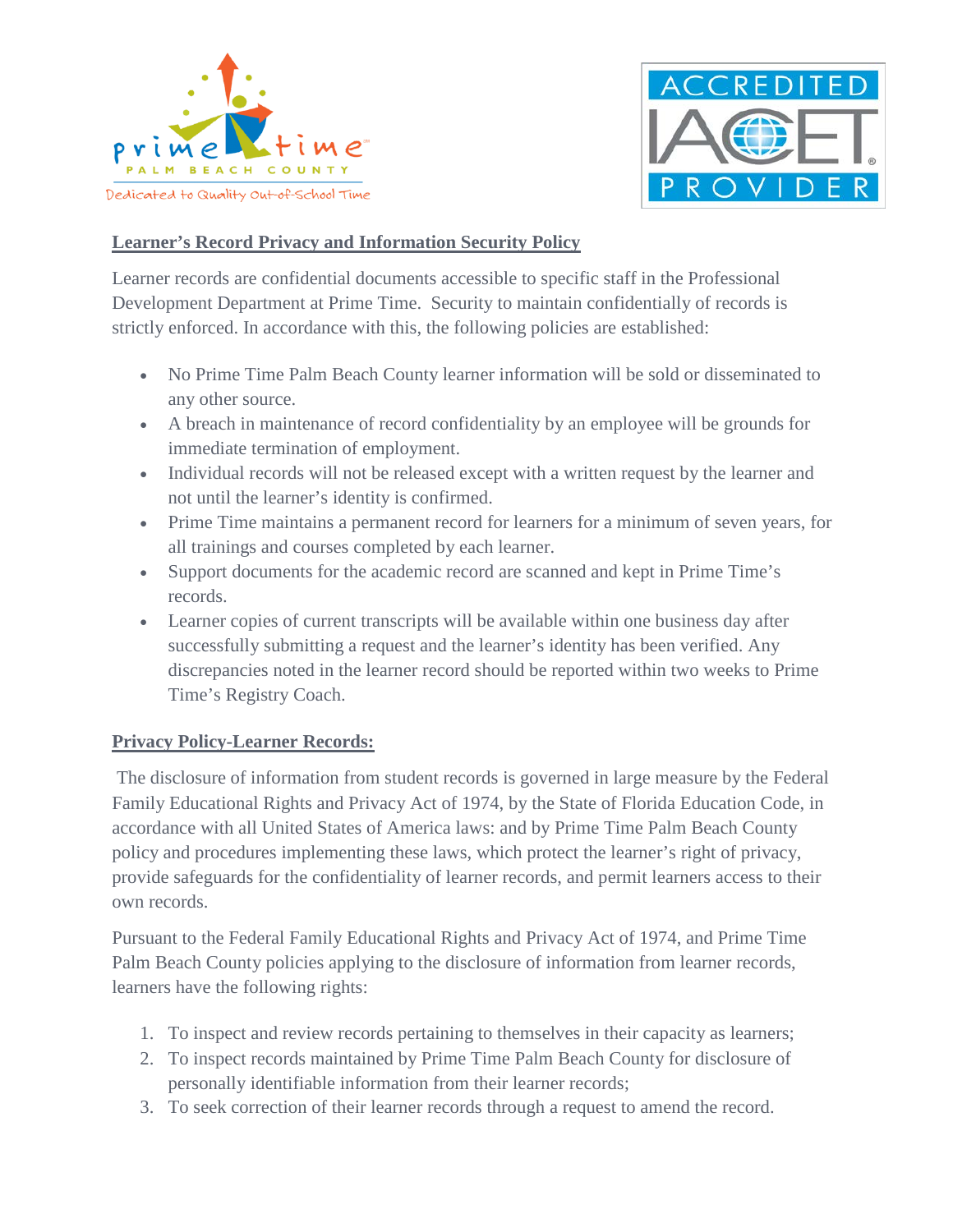## **Retention and Release Policy-Permanent Records**

- The official transcript of a learner's academic record is released only upon receipt of a written request from the learner authorizing the release. No other transcript request is honored.
- In order to request a release of their information learners must go to the Registry page on Prime Time's website: [www.primetimepbc.org](https://www.primetimepbc.org/) and enter their Registry number, date of birth and password. If this is correct, their transcript will be sent to their preferred email address within the database. If a learner enters the wrong password but correct date of birth and Registry number, the learner can reset their password using their security answer. If the security answer is incorrect, they must contact the Registry Coach to have their identity verified. This will be done through confirmation of additional information (address, phone number, email address, social security number, etc.) Once their identity is confirmed, they will be able to reset their password and request the transcript again.

# **Record Information Input and Maintenance:**

The Registry coach and Professional Development assistant have the responsibilities of inputting information and maintaining learners' records as follows:

## **The professional development assistant**:

- Enters a learner's training registration into Prime Time's database within 48 hours of registration.
- Enters a learner's training attendance into the database within 24 hours of attending the training.
- Confirms learner's successful completion of IACET Continuing Education Unit (CEU) requirements within one week of the training and enters this information into the database.
- Sends a training completion certificate to the learner within seven (7) business days via email after successful completion requirements are verified by the trainer.

## **The registry coach**:

• Maintains records by sending out an "Update Form" to learners every six months to ensure learners' records have the most updated information. Learners are informed that any incorrect information must be corrected within two weeks by contacting the Registry Coach. The Registry Coach will either direct learners to complete the update form though the website or adjust the information directly in the database through phone or email after verifying the learner's identity. If the information is to be adjusted directly in the database by the Registry Coach, the learner's identity will be verified through obtaining their Registry number, date of birth and password. If they are unsure of this



The Children's Services Council of Palm Beach County provides significant funding for Prime Time's overall operations. The Palm **Services Council** Beach County Youth Services Department provides support for Prime Time's Middle School Out-of-School Time Initiative.